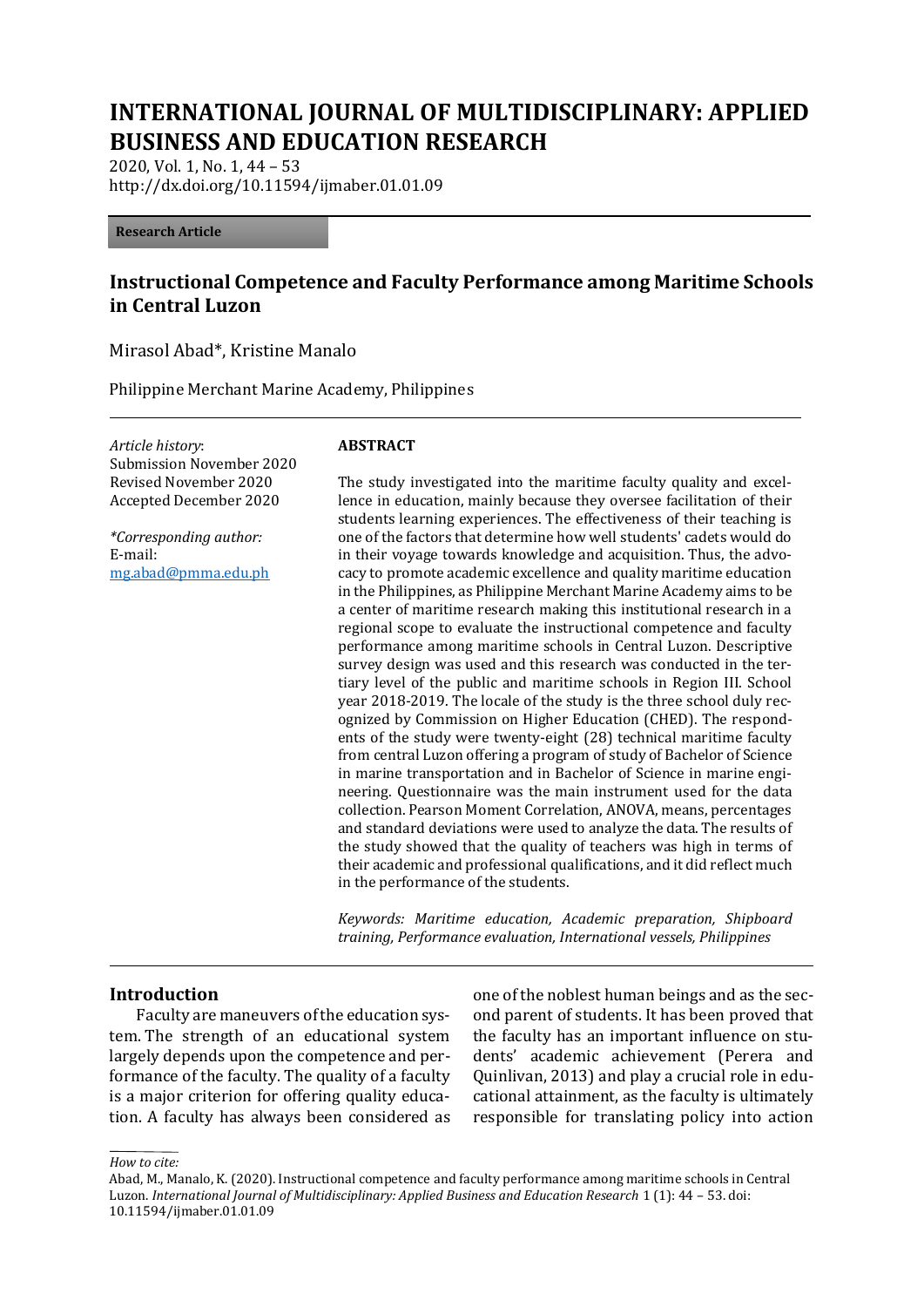and principles based on practice during interaction with the students.

Students are the key assets of educational instructions. The maritime students' performance plays an important role in producing quality maritime graduates who will become great leader and workforce for the country thus, responsible for the country's economic and social development. Rahaman (2010) describes that faculty are professionally trained and certificated to manage and control instructional process in the school.

Muijs and Reynolds (2015) claimed that how a faculty teaches becomes a vital key in promoting effective teaching and learning to the students. The researchers took an interest in the study of the technical maritime faculty instructional competencies in which affect the learning of the maritime students whom they are teaching. Instructors/Professors must be aware of their own level of competency and performance to be extra conscious of how their teaching affects the learning of the students. Given the current demands of various maritime schools in the Philippines with regard to the teacher's competency, the researchers have chosen to look into this study to expand their knowledge on the situations and the possible remedies to some existing problems. Upon noticing the impact of the quality of education to the future of the maritime students, the researchers came up with a common view that the present condition of the technical maritime faculty competencies and performance could still raise higher.

The Qualitative Contribution Evaluation (QCE) of the National Budget Circular No. 461 practices of the State Universities and Colleges (SUC's) is an integral and effective component of total quality assurance in public tertiary education. It is designed to make an effective motivator for the development of a culture of excellence in Instruction, Research, Extension, and Production. That QCE would make as an effective reliable measure for faculty ranking among the public tertiary institution. The manual of operation of QCE NBC No.461 will be helpful in the conduct of QCE to the school system in reference to the objectives of it, as it is done in order to attain and achieve its very objectives towards quality and excellence in education through the performance and competencies of the faculty in the public tertiary institution.

The primary focus of the study is the maritime faculty quality and excellence in education, mainly because they are in charge of the facilitation of their students' learning experiences. The effectiveness of their teaching is one of the factors that determine how well student cadets would do in their voyage towards knowledge acquisition. Thus, the advocacy to promote academic excellence and quality maritime education in the Philippines, as Philippine Merchant Marine Academy aims to be a center of maritime research making this institutional research in a regional scope to evaluate the instructional competence and faculty performance among maritime schools in Central Luzon.

### **Methodology**

The descriptive survey method was used in this study to provide an adequate cross-section of information for comparison and interpretation. It was considered the appropriate method in gathering facts for profile data as well as in scaling responses for relationship.

The survey allowed the gathering of data regarding the present conditions, providing the value of facts and focusing attention in the most important things to be reported (Calmorin, 2007).

The descriptive-survey helped determine the psychological and social aspects of the respondents' profile and answer the problems of the study without resorting to an experiment (Calmorin and Calmorin, 1997).

This research was conducted in the tertiary level of the public and public maritime schools in Region III school year 2018-2019. The locale of the study is the three (3) maritime schools duly recognized by the Commission of Higher Education.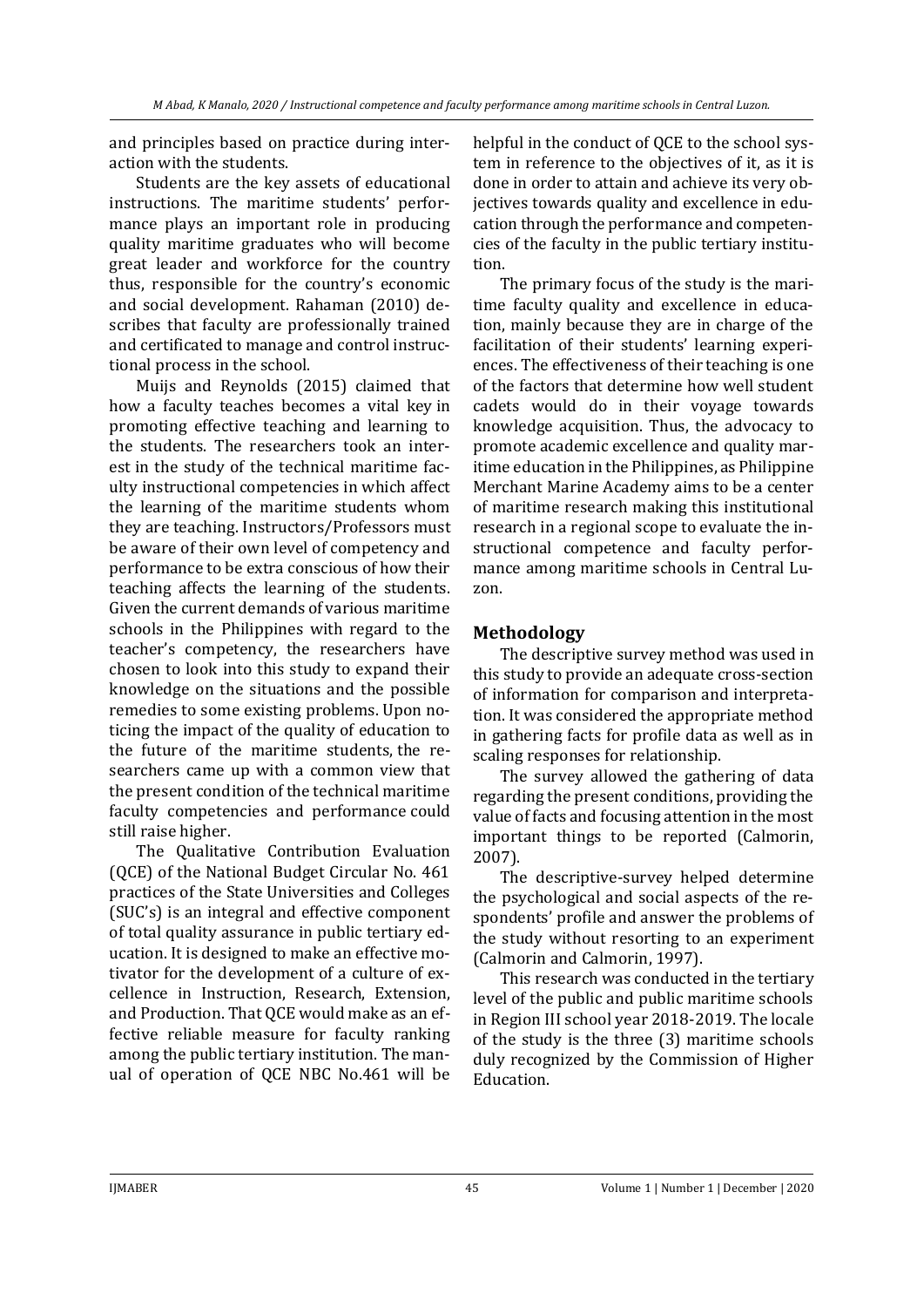*M Abad, K Manalo, 2020 / Instructional competence and faculty performance among maritime schools in Central Luzon.*

|                       | .              |             |       |                |  |
|-----------------------|----------------|-------------|-------|----------------|--|
| Central Luzon         | College of     | College of  |       |                |  |
| Maritime School       | Marine         | Marine      | Total | Percentage (%) |  |
|                       | Transportation | Engineering |       |                |  |
| Midway                | 2              | 3           | 5     | 17.85          |  |
| Maritime              |                |             |       |                |  |
| <b>Foundation Inc</b> |                |             |       |                |  |
| Maritime              | 4              | 7           | 11    | 39.29          |  |
| Academy of            |                |             |       |                |  |
| Asia and the          |                |             |       |                |  |
| Pacific               |                |             |       |                |  |
| Philippine            | 5              | 7           | 12    | 42.86          |  |
| Merchant              |                |             |       |                |  |
| Marine                |                |             |       |                |  |
| Academy               |                |             |       |                |  |
|                       | Total          |             | 28    | 100.00         |  |

|  | Table 1. Frequency distribution of respondents per institution |  |  |
|--|----------------------------------------------------------------|--|--|
|  |                                                                |  |  |

The respondents of the study were twentyeight (28) technical maritime faculty from Central Luzon offering a program of study of Bachelor of Science in Marine Transportation and Bachelor of Science in Marine Engineering as follows: Maritime Academy of Asia and the Pacific (4 and 7) with eleven (11) or 39.29 percent respondents, Midway Maritime Foundations Inc (2 and 3) with five (5) or 17.85 percent respondents and Philippine Merchant Marine Academy (5 and 7) with twelve (12) or 42.86 percent respondents.

This research made use of survey questionnaire as major tool in the gathering of data. The questionnaire was divided into four evaluations. Self-Evaluation has two parts. Part I gathered information on the respondents' profile of the technical maritime faculty in terms of sex, highest educational attainment, eligibility/license and length of service in teaching experience and shipboard experience. Part II was the competency-based assessment instrument of respondents, which is the same for peer evaluation and head/dean evaluation. The standard assessment is based on Qualitative Contribution Evaluation (QCE) of the National Budget Circular (NBC) no. 461 procedure.

The manual of operation in the conduct of QCE to the school system in reference to the objectives of it, as it is done in order to attain and achieve its very objectives toward quality and excellence in education through the performance and competencies of the faculty in tertiary institution. The QCE is a validating factor of CCE for instructors, assistant professors and associate professors that are focused on instructions/teaching effectiveness was evaluated using the following assessment areas in commitment, knowledge of subject, teaching for independent learning and management of learning with corresponding weighted points. Each area has a number of criteria and allotted of total 25 points.

| Scale | Descriptive<br>Rating | <b>Qualitative Description</b>                                |
|-------|-----------------------|---------------------------------------------------------------|
| 5     | Outstanding           | The performance usually exceeds job requirements.             |
|       |                       | The faculty is an exceptional role model.                     |
| 4     | Very Satisfactory     | The performance meets and often exceeds the job requirements. |
| 3     | Satisfactory          | The performance meets job requirements.                       |
|       | Fair                  | The performance meets some development to meet job            |
|       |                       | requirement.                                                  |
|       | Poor                  | The faculty fails to meet job requirements.                   |
|       |                       |                                                               |

*Table 2. Analysis and Result*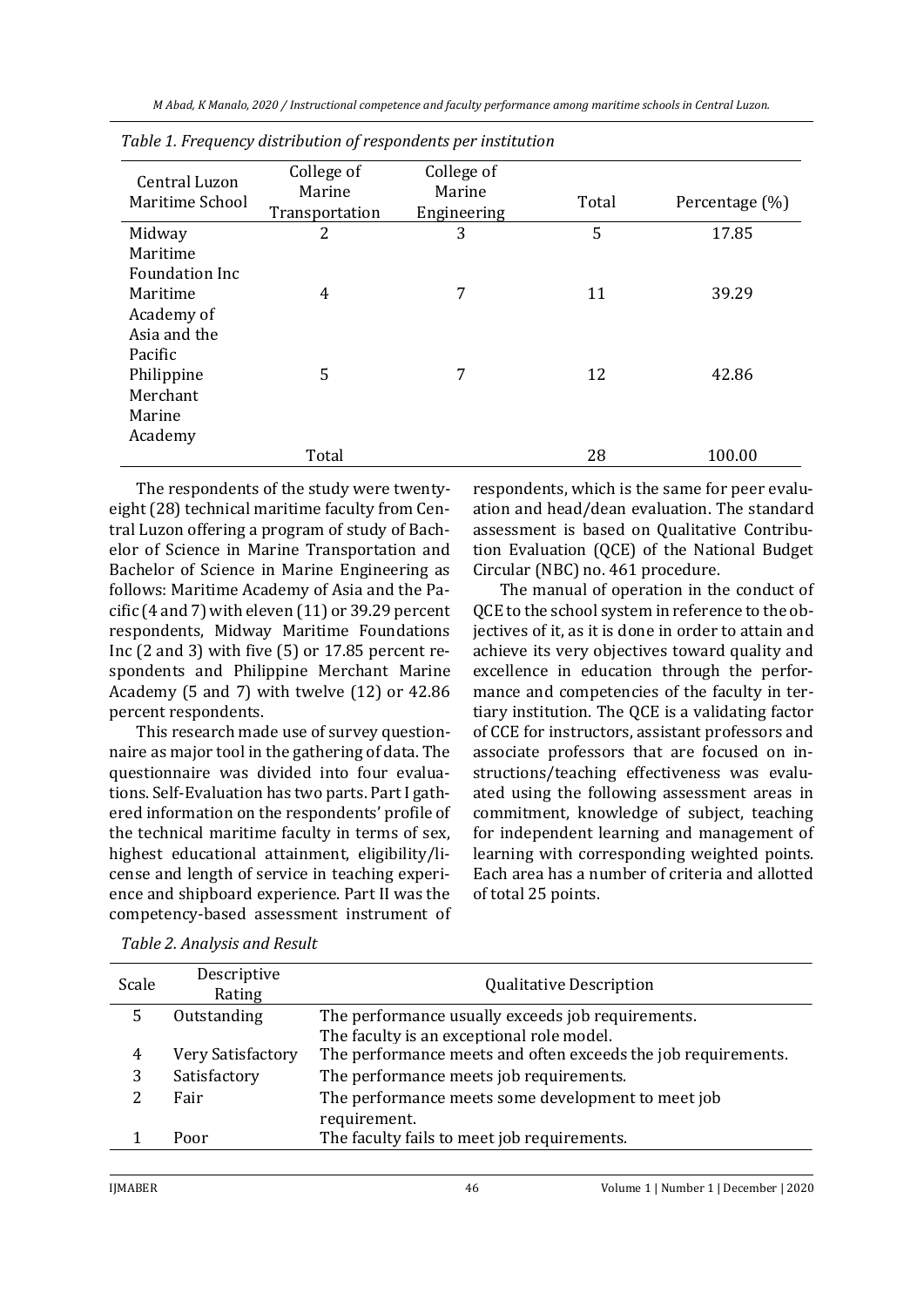The total raw point for the assessment area is 100. The raw points gathered in each of the four assessment areas are multiplied by the corresponding weight.

The total QCE point of the faculty is the sum of the weighted point (product of QCE point per evaluator and the given percentage) of all four categories of evaluators: supervisor (30%), students (30%), peers (20%) and self (20%).

A request was made through the president or vice president of academics to administer the research questionnaire with the help of a guidance counselor/ personnel of the school (Appendix Q). The data gathered were classified, encoded and summarized. The researcher analyzed and interpreted the findings of the study following the sequence of the problems with the help of a statistician.

The survey data were analyzed using the Statistical Package Software (SPSS version 16.0) of Windows 1997 (Levesque, 2007). The researcher used the following statistical methods in order to present reliable interpretation of the data:

1. Frequency and percentile was used to establish the level of the instructional competence and faculty performance of the selected respondents and the demographic profiles of the respondents in terms of sex, highest educational attainment, eligibility/license, teaching experience and shipboard experience.

- 2. Analysis of Variance (ANOVA) was employed to measure the significant difference in the dimensions of instructional competency of technical maritime faculty when grouped according to their demographic profiles in students' evaluation, immediate supervisors' evaluation, peers evaluation and self-evaluation.
- 3. Pearson Product Moment Correlational Coefficient (r) was employed to determine the relationship between the dimensions of instructional competence to the faculty respondent is evaluated by self, peers, students and immediate supervisor/s and the relationship of the overall instructional competence to the overall performance of the maritime faculty in Central Luzon.

## **Results and Discussion** *Profile of respondents*

Technical faculties in maritime schools in Central Luzon are mostly composed of male teachers, with a percentage of 96.43 respondents. 16 teachers (57.14% of the respondents) finished bachelor's degree. 32.14% of the respondents (9 teachers) are licensed captain or chief engineers. 9 teachers (34.12% of the respondents) have 1 to 5- year teaching experience and 7 teachers (25% of the respondents) have 21-30 years of shipboard experience. Table 3 presents the other information pertaining to the profile of the respondents.

| Variables                               | Category (f)                   | <b>CMT</b>   |               | <b>CME</b> |                |      | <b>TOTAL</b>   |
|-----------------------------------------|--------------------------------|--------------|---------------|------------|----------------|------|----------------|
|                                         |                                | f            | $\frac{0}{0}$ |            | f              | $\%$ |                |
| <b>Sex</b>                              |                                | $(n=11)$     |               | $(n = 17)$ |                |      |                |
|                                         | Male                           | 11           | (100)         |            | 16             | (94) | 27             |
|                                         | Female                         | 0            | (0)           |            | 1              | (6)  | $\mathbf{1}$   |
| <b>Highest</b>                          |                                | $(n=13)$     |               |            | $(n = 15)$     |      |                |
| <b>Educational</b><br><b>Attainment</b> | Bachelor's Degree              | 7            | (54)          |            | 9              | (60) | 16             |
|                                         | with Units in Master's Degree  | $\mathbf{1}$ | (8)           |            | 3              | (20) | $\overline{4}$ |
|                                         | Master's Degree                | 4            | (31)          |            | $\overline{2}$ | (13) | 6              |
|                                         | with Units in Doctorate Degree | 1            | (8)           |            | 1              | (7)  | 2              |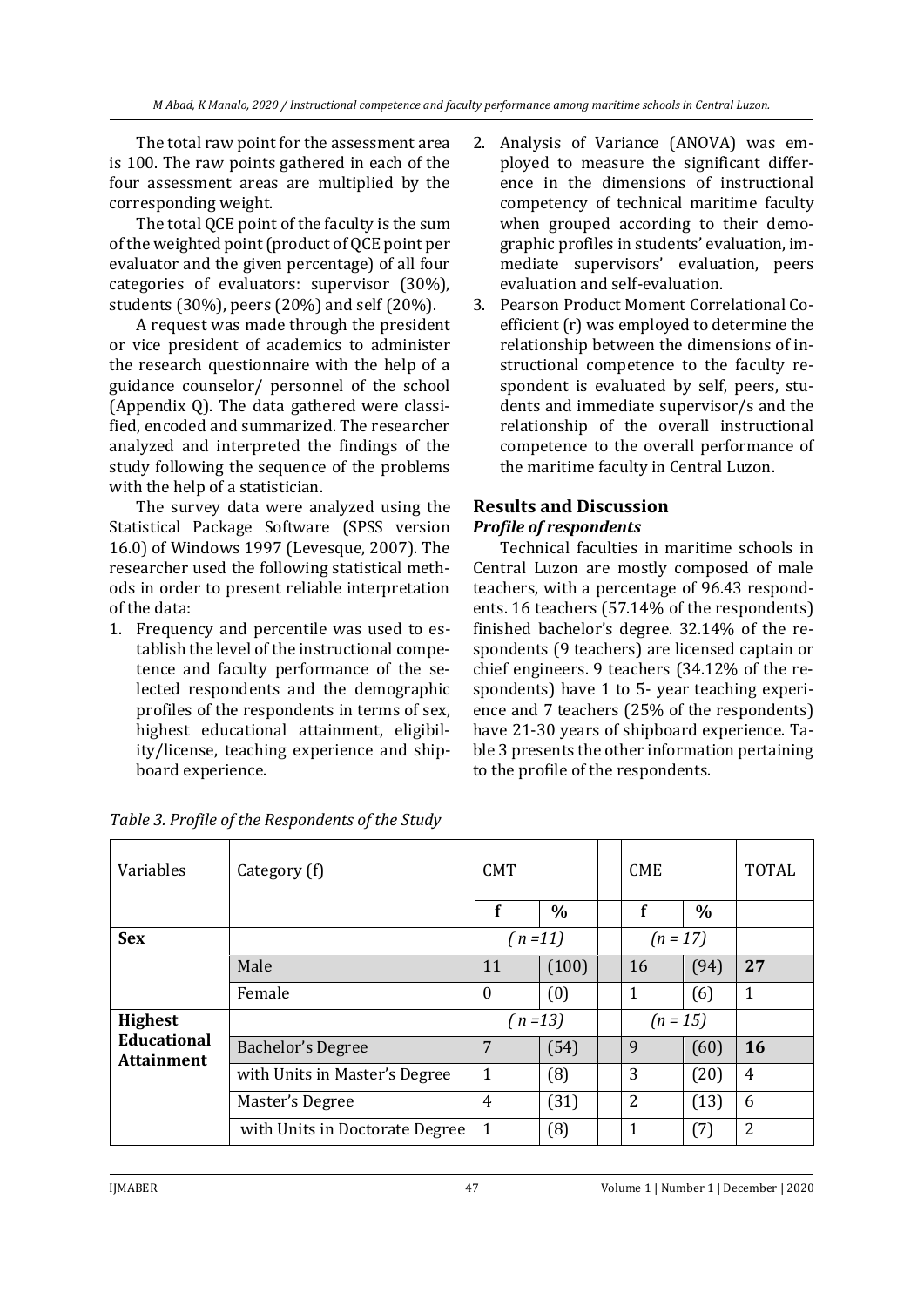| Variables           | Category (f)               | <b>CMT</b>       |               | <b>CME</b> |                  |               | <b>TOTAL</b>     |
|---------------------|----------------------------|------------------|---------------|------------|------------------|---------------|------------------|
|                     |                            | f                | $\frac{0}{0}$ |            | f                | $\frac{0}{0}$ |                  |
| Eligibility/        |                            | $(n=13)$         |               |            | $(n = 15)$       |               |                  |
| License             | Captain/Chief Engineer     | $\overline{4}$   | (31)          |            | 5                | (33)          | 9                |
|                     | Chief Mate/Second Engineer | $\overline{4}$   | (31)          |            | 3                | (20)          | $\overline{7}$   |
|                     | Second Mate/Third Engineer | $\overline{2}$   | (15)          |            | $\overline{2}$   | (13)          | $\overline{4}$   |
|                     | Third Mate/Fourth Engineer | $\boldsymbol{0}$ | (0)           |            | 5                | (33)          | 5                |
|                     | Others                     | 3                | (23)          |            | $\boldsymbol{0}$ | (0)           | 3                |
| <b>Teaching Ex-</b> |                            | $(n=11)$         |               |            | $(n = 17)$       |               |                  |
| perience            | less than 1 yr             | 3                | (27)          |            | 5                | (29)          | 8                |
|                     | $1-5$                      | 3                | (27)          |            | 6                | (35)          | 9                |
|                     | $6 - 10$                   | $\overline{2}$   | (18)          |            | $\mathbf{1}$     | (6)           | 3                |
|                     | $11 - 15$                  | $\overline{2}$   | (18)          |            | 3                | (18)          | 5                |
|                     | $16 - 20$                  | $\mathbf{1}$     | (9)           |            | $\boldsymbol{0}$ | (0)           | $\mathbf{1}$     |
|                     | $21 - 30$                  | $\mathbf{0}$     | (0)           |            | $\mathbf{0}$     | (0)           | $\mathbf{0}$     |
|                     | 31-35                      | $\boldsymbol{0}$ | (0)           |            | $\mathbf{1}$     | (6)           | $\mathbf{1}$     |
|                     | 36 above                   | $\boldsymbol{0}$ | (0)           |            | $\mathbf{1}$     | (6)           | $\mathbf{1}$     |
| <b>Shipboard</b>    |                            | $(n=11)$         |               |            | $(n = 17)$       |               |                  |
| <b>Experience</b>   | less than 1 yr             | $\boldsymbol{0}$ | (0)           |            | $\mathbf{1}$     | (6)           | $\mathbf{1}$     |
|                     | $1-5$                      | $\mathbf{1}$     | (9)           |            | 3                | (18)          | $\overline{4}$   |
|                     | $6 - 10$                   | $\mathbf{1}$     | (9)           |            | 5                | (29)          | 5                |
|                     | $11 - 15$                  | $\mathbf{0}$     | (0)           |            | $\mathbf{0}$     | (0)           | $\mathbf{0}$     |
|                     | $16 - 20$                  | $\overline{4}$   | (36)          |            | $\mathbf{1}$     | (6)           | 5                |
|                     | $21 - 30$                  | $\overline{4}$   | (36)          |            | 3                | (18)          | $\overline{7}$   |
|                     | 31-35                      | $\boldsymbol{0}$ | (0)           |            | $\boldsymbol{0}$ | (0)           | $\boldsymbol{0}$ |
|                     | 36 above                   | $\mathbf{1}$     | (9)           |            | $\overline{4}$   | (23)          | 5                |

### *Teaching practices*

Table 4 reveals that the technical maritime faculty in Central Luzon performed at a highly competent level in the different dimensions of instructional competence. The finding implies that maritime faculty has a deep sense of responsibility to the development of the students'

well-being, capable and expert in their field of teaching and has the ability to organize teaching-learning processes, to create and manage a conducive learning environment, at the same time guide, monitor and evaluate student learning.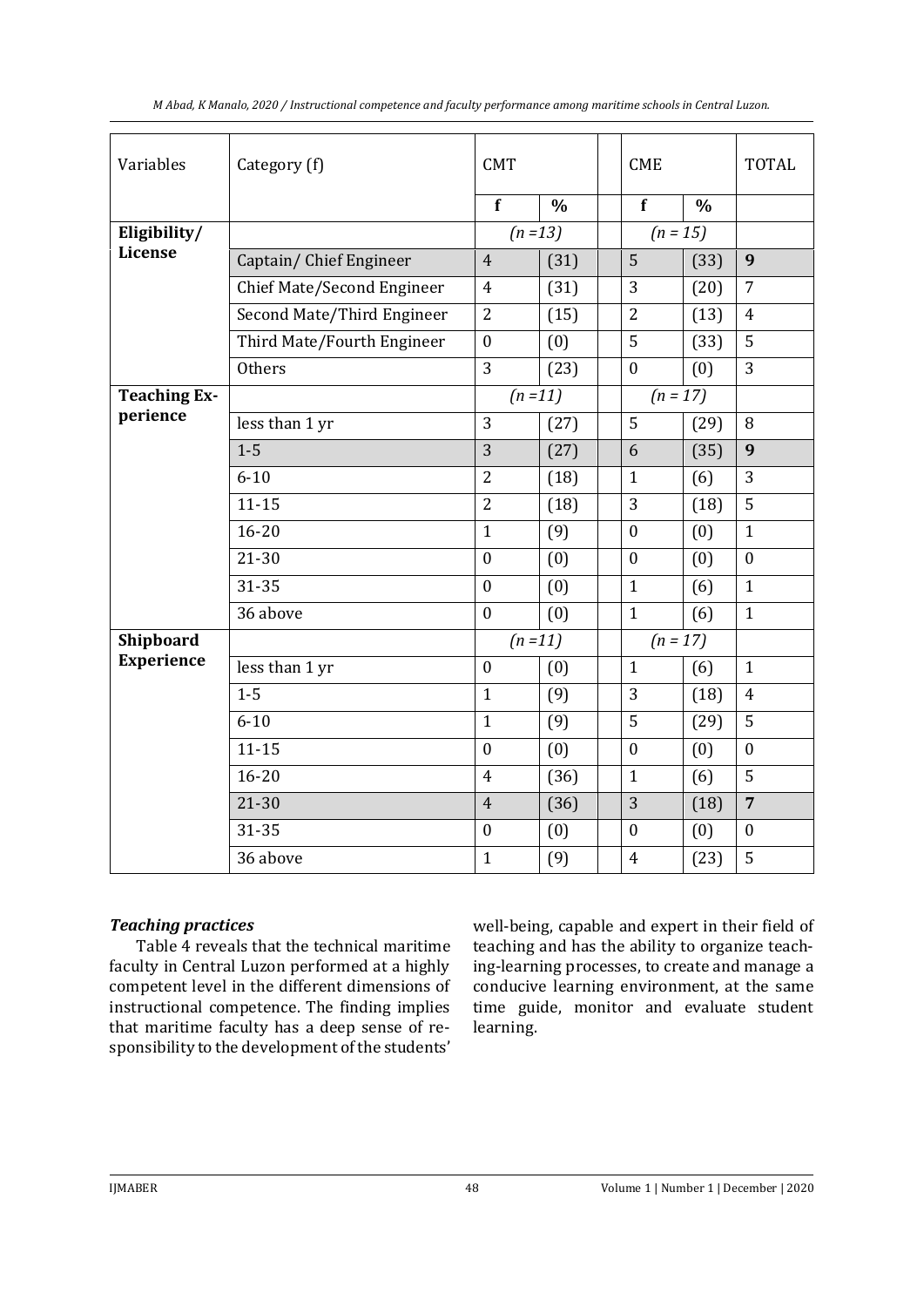*M Abad, K Manalo, 2020 / Instructional competence and faculty performance among maritime schools in Central Luzon.*

| Instructional<br>Competence | Dimensions                        | Mean | Standard<br>Deviation | Level<br>of Competence  |
|-----------------------------|-----------------------------------|------|-----------------------|-------------------------|
|                             | Commitment                        | 4.41 | 0.17                  | <b>Highly Competent</b> |
| Teaching                    | Knowledge of the Subject          | 4.40 | 0.16                  | <b>Highly Competent</b> |
| Practices                   | Teaching for Independent Learning | 4.30 | 0.27                  | <b>Highly Competent</b> |
|                             | Management of Learning            | 4.35 | 0.21                  | <b>Highly Competent</b> |
|                             | Overall Mean                      |      | 4.37                  | <b>Highly Competent</b> |

*Table 4. Level of instructional competence of Technical Maritime Faculty in terms of dimensions*

| 110CC.             |                             |
|--------------------|-----------------------------|
| <b>Value Range</b> | <b>Description</b>          |
| 1.00-1.79          | Not Competent               |
| 1.80-2.59          | Less Competent              |
| 2.60-3.39          | <b>Moderately Competent</b> |
| 3.40-4.19          | Competent                   |
| 4.20-5.00          | <b>Highly Competent</b>     |
|                    |                             |

Note:

#### *Faculty performance evaluated in first semester*

Table 5 presents the level of performance of maritime technical faculty evaluated by self, peers, students and head/dean.

As shown in Table 5, the self-evaluation has the highest equivalence of 90.89 with the description level of performance as very good. The peers, students and head/dean were in the same grade equivalence of 1.75 with a good level of performance.

|  | Table 5. Level of performance of Maritime Technical Faculty |  |
|--|-------------------------------------------------------------|--|
|  |                                                             |  |

| Central Luzon                    | Evaluation | Equivalence | Grade Equivalence | Level of Performance |
|----------------------------------|------------|-------------|-------------------|----------------------|
| Maritime<br>Technical<br>Faculty | Self       | 90.89       | 1.50              | Very Good            |
|                                  | Peers      | 88.33       | 1.75              | Good                 |
|                                  | Students   | 86.24       | 1.75              | Good                 |
|                                  | Head/Dean  | 85.04       | 1.75              | Good                 |

#### *Overall performance level*

Table 6 shows the overall performance level of technical maritime faculty evaluated by self, peers, students and immediate supervisor/s.

As presented in Table 6, the self-evaluation with twenty (20) percent resulted 18.18 points and the immediate supervisor/s with a criterion of thirty (30) percent gained a 25.51 performance point. The overall performance level of 87.23 to Qualitative Contribution Evaluation (QCE) of National Budget Circular (NBC) No.461 falls under the sub-rank assistant professor II.

*Table 6. Overall perfomance level of the Technical Maritime Faculty*

| Evaluators |                           | <b>Average Rating</b> | Performance Point |
|------------|---------------------------|-----------------------|-------------------|
| Self       |                           | 90.89                 | 18.18             |
| Peers      |                           | 88.33                 | 17.66             |
| Students   |                           | 86.24                 | 25.87             |
| Head/Dean  |                           | 85.04                 | 25.51             |
|            | Overall Performance Level |                       | 87.23             |
|            |                           |                       |                   |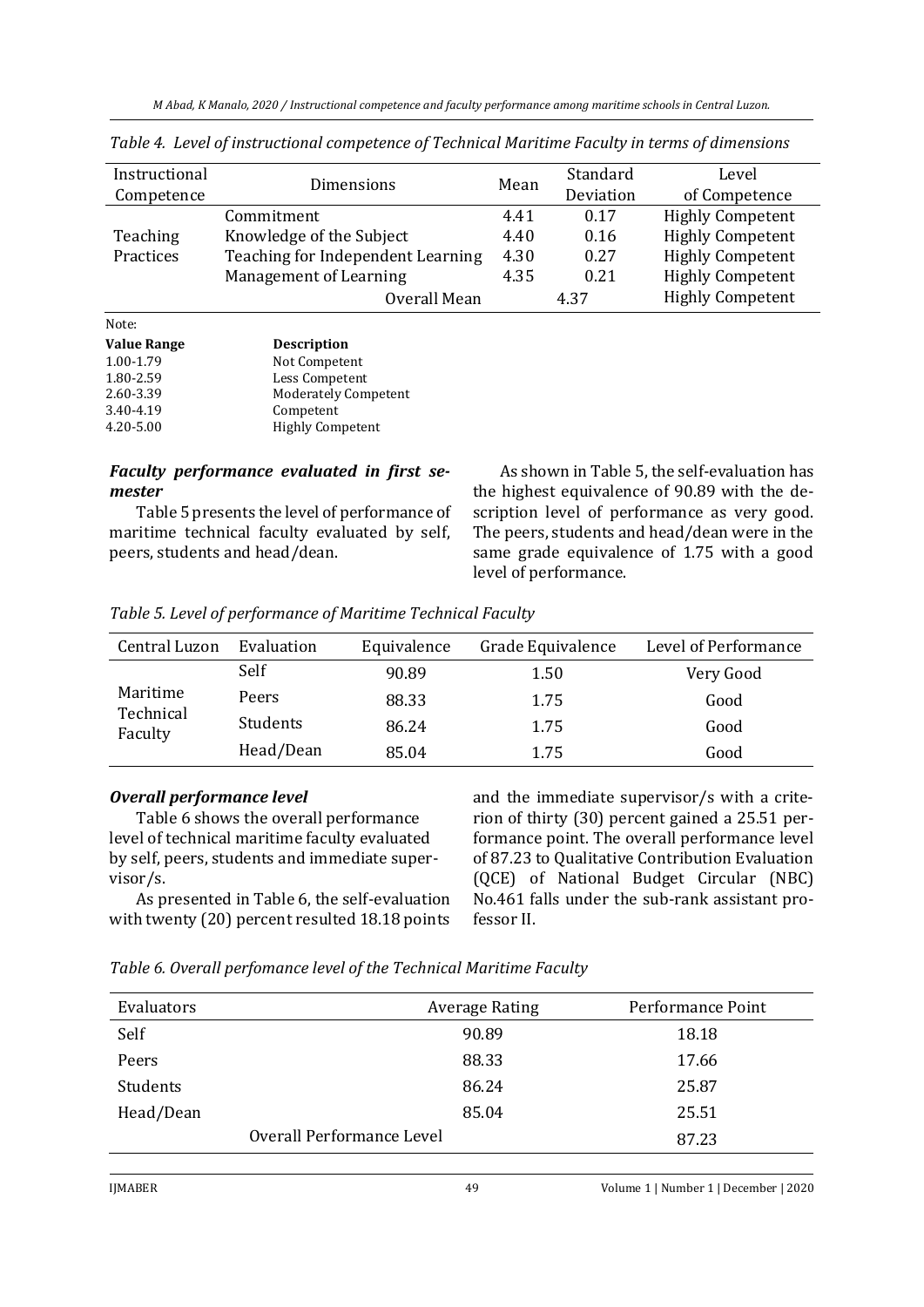### *Dimensions of competence evaluated*

Table 7 shows the t-test significance in the dimensions of instructional competence based on the evaluation of students, supervisor/s, peers and self.

As reflected in Table 7 in the dimensions of instructional competence of commitment, the - 0.488 self-evaluation of maritime faculty to students means a moderately strong negative correlation. This means that the commitment of technical faculty does not matter to students. Students implied that technical faculty should commit to teach them. The self-supervisor evaluation in knowledge of subject dimension has an R-value of -0.489 defined with moderately strong negative correlation. In this dimension of instructional competence, the technical maritime faculty possess knowledge about the subject differs on how supervisor views. Supervisors evaluate the faculty with less to what the technical faculty expects.

| Evaluation | Dimensions of Instructional Competence                     |                                                             |                                                    |                                                    |  |
|------------|------------------------------------------------------------|-------------------------------------------------------------|----------------------------------------------------|----------------------------------------------------|--|
| Student    | Commitment                                                 | 0.134<br>(very weak<br>correlation)                         | $-0.127$<br>(very weak<br>negative<br>correlation) | $-0.343$<br>(weak negative<br>correlation)         |  |
| Supervisor | 0.169<br>(very weak<br>correlation)                        | Knowledge of<br>Subject                                     | 0.225<br>(weak correlation)                        | $-0.059$<br>(very weak<br>negative<br>correlation) |  |
| Peer       | $-0.166$<br>(very weak<br>negative<br>correlation)         | $-0.177$<br>(very weak<br>negative<br>correlation)          | Teaching for<br>Independent<br>Learning            | 0.378<br>(weak<br>correlation)                     |  |
| Self       | $-0.488$<br>(moderately<br>strong negative<br>correlation) | $-0.489$<br>(moderately strong)<br>negative<br>correlation) | $-0.127$<br>(very weak<br>negative<br>correlation) | Management of<br>Learning                          |  |
| Evaluators | Student                                                    | Supervisor                                                  | Peer                                               | Self                                               |  |

*Table 7. T-test for significance in dimensions of instructional competence based on the evaluation of students, supervisor, peers and self*

## *Variations in the performance level when grouped according to respondent's profile*

Table 8 shows the Analysis of Variation table for variations in the performance level when grouped according to respondent's profile. For school, educational attainment, eligibility, teaching experience and shipboard experiences, the computed F value is not significant within 0.05 level. Therefore, the null hypothesis is accepted. There is no significant variation when grouped in these variables.

For course, the computed F-value is 22.646, which is significant at 0.05 level. The null hypothesis is rejected. Therefore, there is a significant variation in the performance level of faculty when grouped according to course of Bachelor of Science in Marine Transportation and Bachelor of Science in Marine Engineering.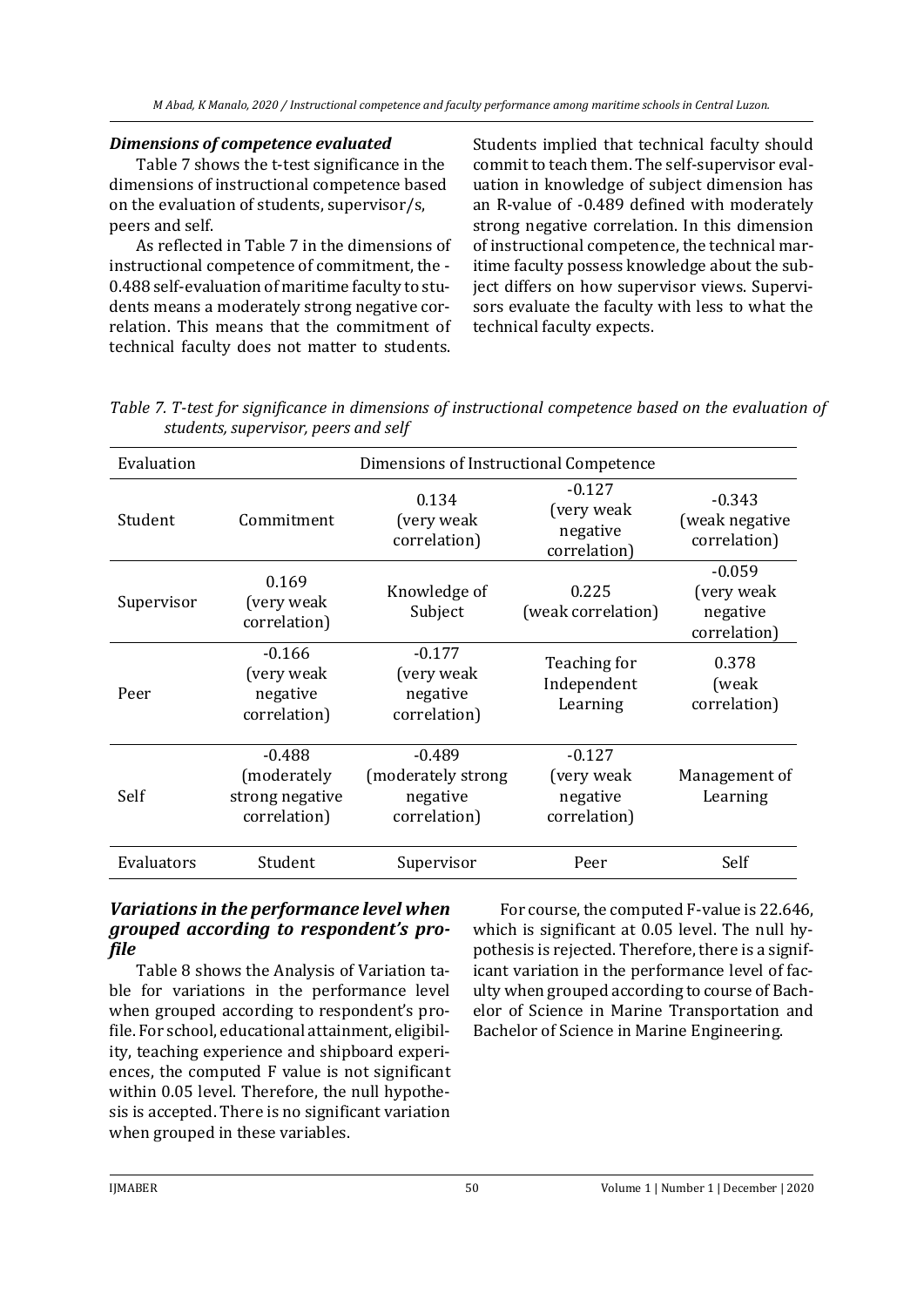| Variable                  |                   | Sum of<br>Squares | Df             | Mean<br>Square | $\mathbf{F}$ | Sig.  | Decision                   |
|---------------------------|-------------------|-------------------|----------------|----------------|--------------|-------|----------------------------|
| School                    | Between<br>Groups | 0.044             | $\overline{2}$ | 0.022          | 0.603        | 0.555 | Accept Ho<br>(Not          |
|                           | Within<br>Groups  | 0.911             | 25             | 0.036          |              |       | Significant)               |
|                           | Total             | 0.995             | 27             |                |              |       |                            |
| Course                    | Between<br>Groups | 0.444             | $\mathbf{1}$   | 0.444          | 22.646       | 0.000 | Reject Ho<br>(Significant) |
|                           | Within<br>Groups  | 0.510             | 26             | 0.020          |              |       |                            |
|                           | Total             | 0.955             | 27             |                |              |       |                            |
| Educational<br>Attainment | Between<br>Groups | 0.012             | 3              | 0.004          | 0.099        | 0.960 | Accept Ho<br>(Not          |
|                           | Within<br>Groups  | 0.943             | 24             | 0.039          |              |       | Significant)               |
|                           | Total             | 0.955             | 27             |                |              |       |                            |
| Eligibility               | Between<br>Groups | 0.334             | 5              | 0.067          | 2.265        | 0.085 | Accept Ho<br>(Not          |
|                           | Within<br>Groups  | 0.619             | 21             | 0.29           |              |       | Significant)               |
|                           | Total             | 0.953             | 26             |                |              |       |                            |
| Teaching<br>Experiences   | Between<br>Groups | 0.266             | 5              | 0.053          | 1.624        | 0.197 | Accept Ho<br>(Not          |
|                           | Within<br>Groups  | 0.687             | 21             | 0.033          |              |       | Significant)               |
|                           | Total             | 0.953             | 26             |                |              |       |                            |
| Shipboard<br>Experiences  | Between<br>Groups | 0.122             | $\overline{4}$ | 0.030          | 0.806        | 0.535 | Accept Ho<br>(Not          |
|                           | Within<br>Groups  | 0.831             | 22             | 0.038          |              |       | Significant)               |
|                           | Total             | 0.953             | 26             |                |              |       |                            |

*Table 8. ANOVA table for the variations in the performance level when grouped according to re spondent's profile*

# *Instructional competence and performance level*

Pearson (r) was employed to test the relationship between instructional competence and maritime faculty performance (Table 9).

The computed r- value of 0.991 shows very high positive correlation. Thus, the research hypothesis of no significance was rejected. The findings show that at 5% significance level, the data provide the sufficient evidence to conclude that instructional competence and faculty performance are strongly related.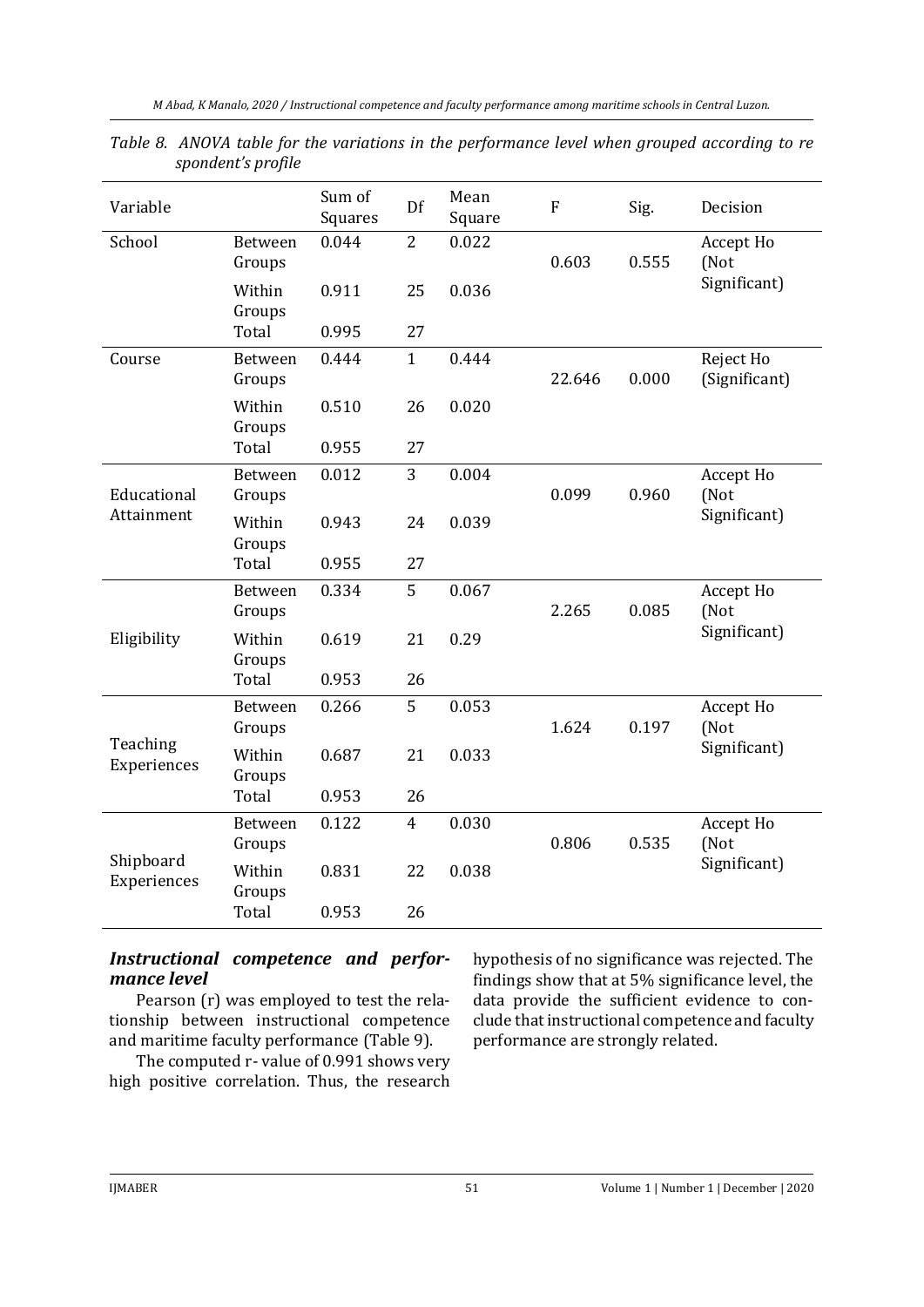|                                 |                     | Performance |
|---------------------------------|---------------------|-------------|
|                                 | Pearson Correlation | 0.991       |
| <b>Instructional Competence</b> | Sig. (2-tailed)     | 0.000       |
|                                 | N                   |             |

*Table 9. t-test for significance of instructional competence and faculty performance*

# **Conclusion**

The following conclusions were drawn based on the findings:

- 1. The technical maritime faculty in Central Luzon performed at a highly competent level in the different dimensions of instructional competence.
- 2. The faculty performance of the Central Luzon maritime schools for self-evaluation was very good. The peers, students and supervisor/s evaluated the maritime faculty performance level as good.
- 3. The overall performance level of teacherrespondents was described with a performance point of 87.23.
- 4. There is a moderately strong negative correlation between self and student evaluation and the self and supervisor evaluation.
- 5. There is no significant difference in the performance level when grouped according to respondent's profile school, educational attainment, eligibility, teaching experience and shipboard experiences while there is there is a significant variation in the performance level of faculty when grouped according to course of Bachelor of Science in Marine Transportation and Bachelor of Science in Marine Engineering.
- 6. Pearson r shows that instructional competence and maritime faculty performance is very high positive correlated.

# **Recommendations**

In the light of the significant findings and conclusions of the study**,** the following recommendations are being posited:

1. School administrators should closely monitor the teaching performance of maritime educators and maintain their positive outlook in educating maritime

students by taking into considerations the work-related factors that contribute to their excellent teaching performance.

- 2. Maritime School institutions may review their selection process in recruiting and look into the possibility of integrating Training for Instructors Model course 6.09 as one of the criteria in the hiring process.
- 3. The results of this research could serve as basis for the development of a teaching enhancement program for technical maritime faculty in assessing their strengths and weaknesses in teaching. Administrators may provide programs and activities that will motivate faculty to improve better their performances.
- 4. As for the validation of the questionnaire, the researchers recommend to the future researchers to get validators who are expert in the field and at the same time who are teaching so that the validators may consider the level of comprehension of the respondents concerning technicality of the study being conducted.
- 5. Further studies could be conducted covering a larger sample size to take into account the effect of instructional competence and faculty performance and vice-versa in order to arrive at more accurate conclusions. Other factors of the instructional competencies of the faculty should continually be identified.
- 6. Similar studies may be conducted in other disciplines of learning to verify the results of this study.

# **References**

- In Paler-Calmorin, L., & Calmorin, M.A. (1997). Statistics In education and the sciences. Manila, Philippines: Rex Bookstore.
- Muijs, D., & Reynolds, D. (2011). Effective teaching: Evidence and Practice. London: Paul Chapman Publishing.